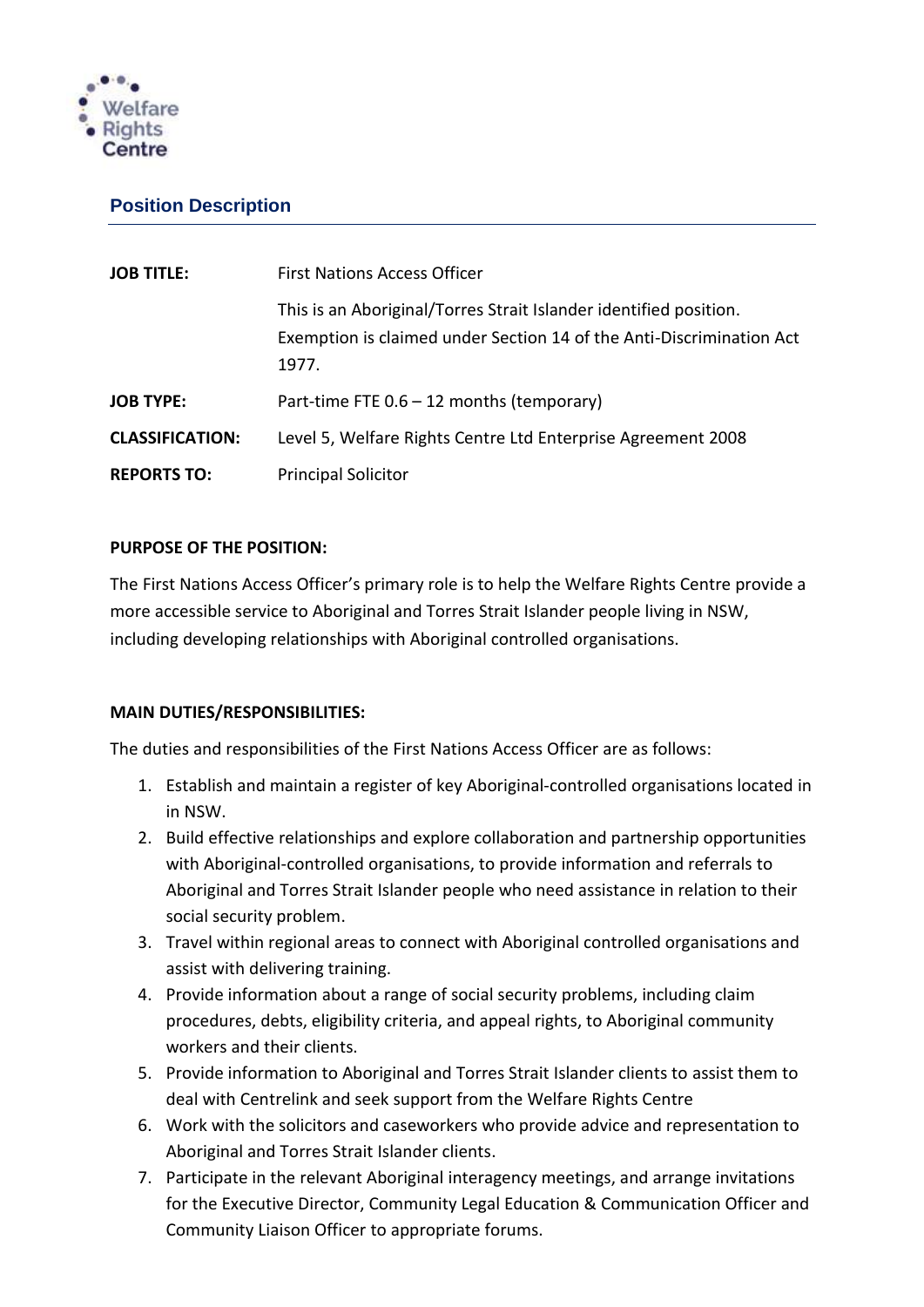- 8. Work with the Community Legal Education & Communications Officer in developing and rolling out the Centre's social security training program to Aboriginal community workers.
- 9. Identify how the social security system unfairly or disproportionately impacts on Aboriginal and Torres Strait Islander people and help the Welfare Rights Centre in its policy and law reform work.
- 10. Contribute to the smooth running of the Centre's operations, apply principles of professional file management, and perform responsibilities in accordance with applicable professional and risk management standards and the Centre's policies and procedures.
- 11. Attend and contribute to staff and casework meetings.
- 12. Assist the Executive Director to secure ongoing funding for the role.

The skills, experience and strengths of the occupant will shape how the role of First Nations Access Officer develops.

## **QUALIFICATIONS & EXPERIENCE:**

The First Nations Access Officer must have the following qualifications or experience:

 Aboriginal and/or Torres Strait Islander descent, identify as an Aboriginal or Strait Islander person and accepted in the community as such;

## **AND**

Experience working in a community or government organisation requiring direct contact with Aboriginal and/or Torres Strait Islander people: **OR** Experience supporting Aboriginal and/or Torres Strait Islander community members to access essential services; **OR** Bachelor degree or other relevant tertiary qualification.

The First Nations Access Officer will be:

- offered mentoring by an appropriate experienced First Nations person external to the Welfare Rights Centre; and
- provided with full training to gain a basic working knowledge of social security and family assistance laws, policies and procedures

## **SELECTION CRITERIA:**

- 1. Appropriate and relevant qualifications and experience:
	- Aboriginal and/or Torres Strait Islander descent, identify as an Aboriginal or Strait Islander person and accepted in the community as such; **AND** Experience working in a community or government organisations: **OR** Experience supporting Aboriginal and/or Torres Strait Islander community members to access essential services; **OR** Bachelor degree or other relevant tertiary qualification.